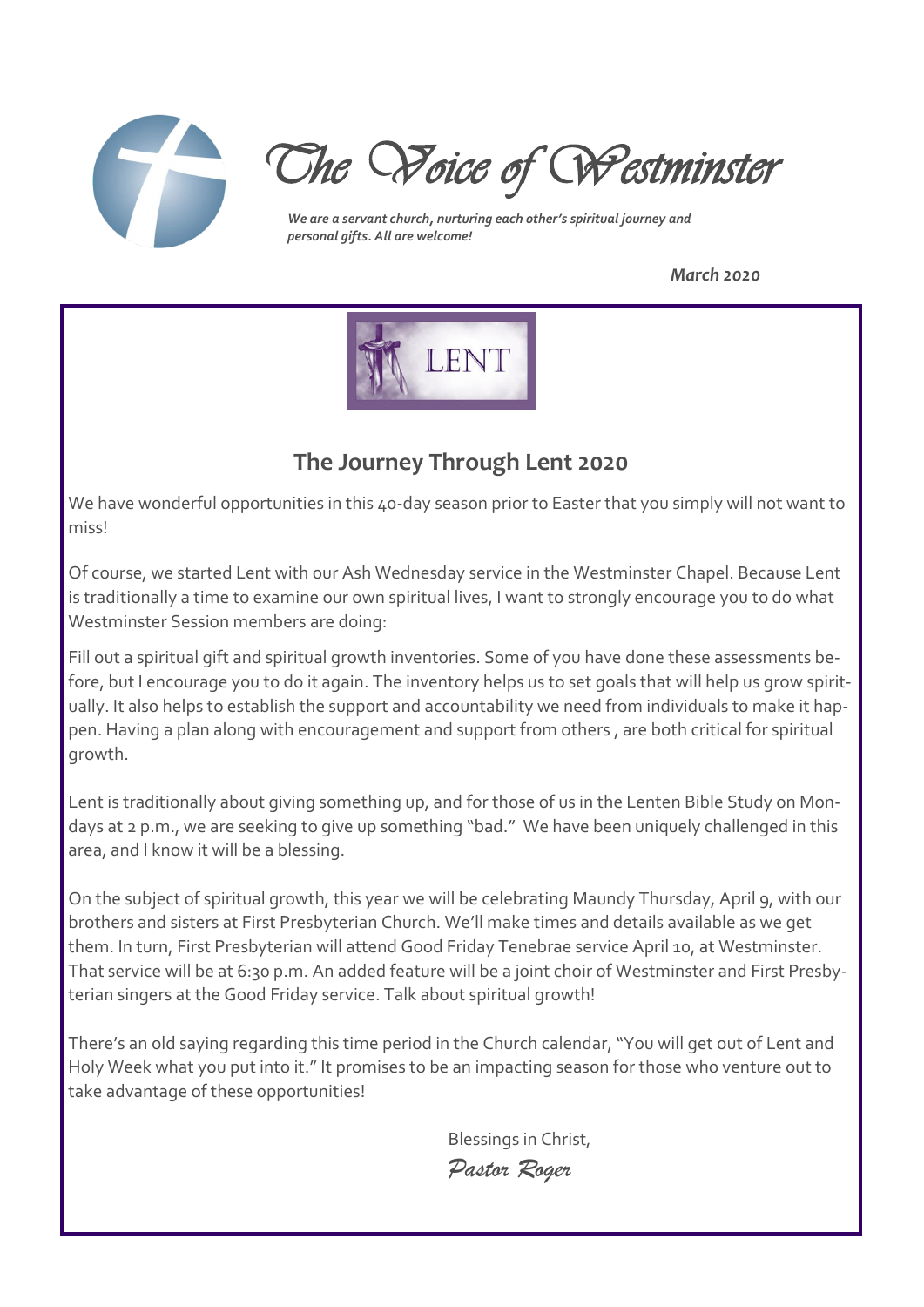# **Christ Is Laid the Sure Foundation...But We Need To Help**

Our Westminster Foundation was created for the express purpose of permitting everyone, not just those with wealth or financial expertise to make a lasting impact on our church and those whom we serve. For 165 years our church has served Cedar Rapids, 115 of those while worshipping in our beautiful Sanctuary.

Growth required building expansion and we subsequently added two additions. One is now 65 years old. The other, which includes our Family Life Center, church offices, and multiple meeting spaces is now 18 years old. It is humbling to think about those who so generously gave to provide such longterm benefits. Their foresight permits us to serve our community and to provide a ministry to so many.

The Foundation permits us to share our faith and helps to assure that coming generations will continue to have Westminster Presbyterian Church as an 'anchor' in their lives. With that belief in mind, I urge you to strongly consider including Westminster in your will. By taking steps now, you will ensure that our ministries, community service, and the needs of those less fortunate will perpetuate long after God has called us home.

> Respectfully, Roger Grandia, Pastor

# **February Session Notes**

The Westminster Session met Feb. 18, at 6:30 p.m. in the Atrium. Rev. Grandia asked Elders and those present to take a spiritual gift survey.

Session approved the following:

- Establishment of a task force to investigate options for a replacement facility for the Loaves & Fishes Food Pantry.
- Allocation of remaining Kids Closet/Fair Trade Coffee fund money ( \$1,308.60) to pay to run the proper electrical components to the new art room with a kiln, located in the former Kids Closet storage area off the Youth Room. Session also approved a request from Pastor Roger to have a silent auction of art pieces to go toward the additional costs of the new art room, including putting in a deep well sink with a small water heater underneath, a kiln vent and initial supplies. Total estimated costs, including electrical work are \$3,845.
- A Saturday retreat for Session members on April 18 from 8:30 a.m. to 1:30 p.m. Location to be determined.
- A joint Maundy Thursday service with First Presbyterian Church to be held at First Pres., and a joint Good Friday service with First Presbyterian to be held in Westminster's Sanctuary at 6:30 p.m. The Maundy Thursday service may include a light meal, details and time to be announced.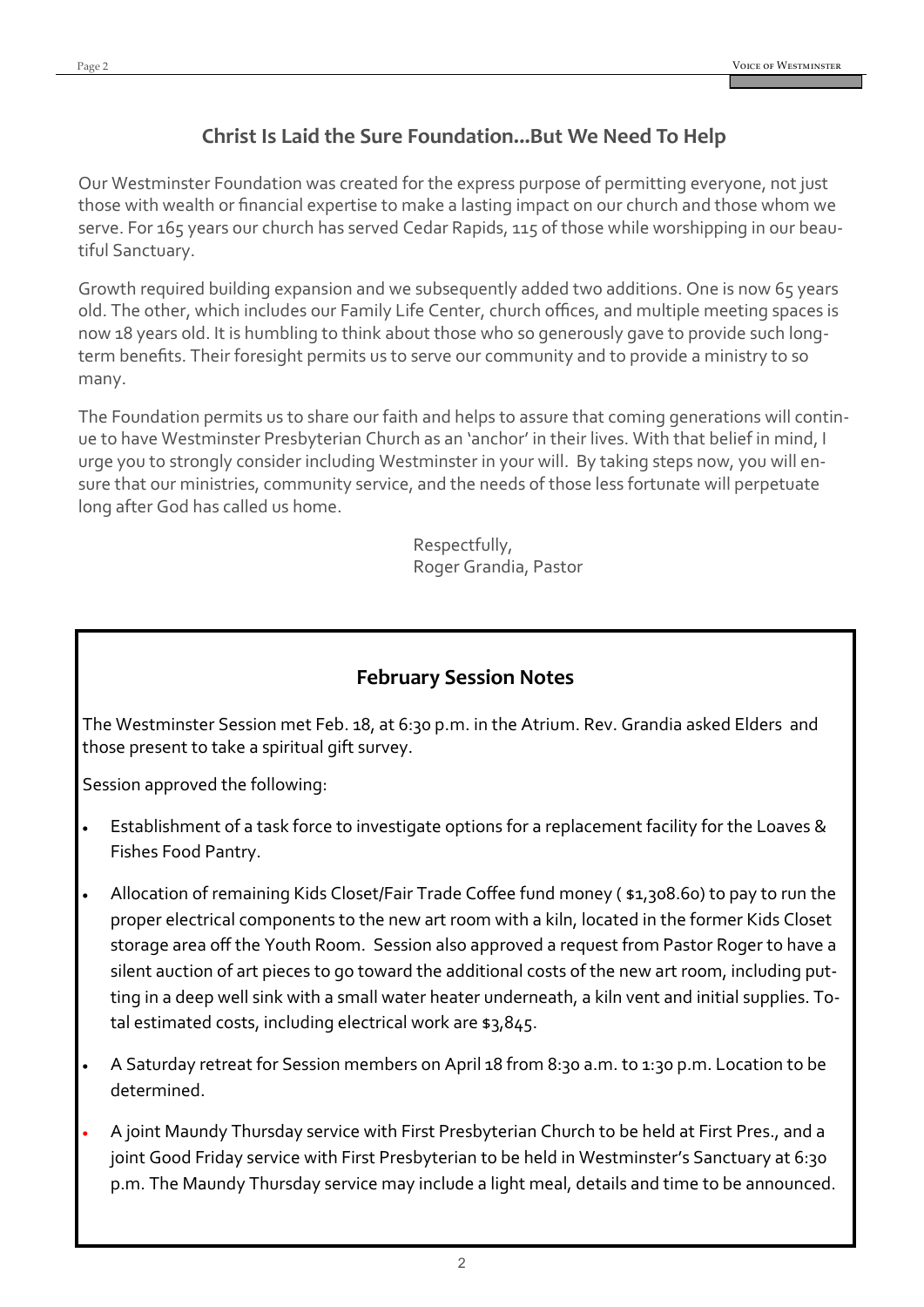# **Kindred Sisters Spring Term Starts in March***—Joyce Sedlacek, Group Member*

Kindred Sisters Bible Study, comprised of women of Westminster and friends, has been meeting for many years on the  $2^{nd}$  and  $4^{th}$  Thursday mornings of the month. This year the study has been Women of the Bible. A feature of this study has been a 20 minute video followed with scripture, questions and discussion.

The Spring session of Kindred Sisters Bible Study begins Thursday, March 12, at 9:15-11:00 in the  $2^{nd}$  floor classroom around the corner from the elevator. Please join us for a time of fellowship, study and reflections on the lives of Mary Magdalene, Mary of Bethany, Martha, Woman at the Well and the Syrophoenician Woman.



*Kindred Sisters meet in the Adult Classroom. Snacks, coffee, good discussions are all part of the group meetings.*



# **Repairers of the Breech**

Throughout the month of March, Westminster, along with other PCUSA congregations, will be participating in the One Great Hour of Sharing (OGHS) campaign. This is the single, largest way that Presbyterian congregations, and eight other Christian denominations, join together to share God's love with our neighbors-in-need around the world.

The focus of OGHS is to provide disaster assistance, hunger relief and investing in communities responding to racism, oppression and injustice. We will providing information in your announcements and envelopes in your bulletins. We will be collecting the offering on Palm Sunday, April 5.

# **4-for-4 Kudos**

On a related note, The PCUSA Director of Special Offerings, Bryce Wiebe, sent Westminster a letter commending the congregation for participating in all four special offerings in 2019. The total raised by Westminster was \$2,695.74. Thank you Westminster! Here is the breakdown by offering titles:

#### OGHS \$310.00

Christmas Joy \$1,273.21 Peace & Global Witness \$661.32 Pentecost \$451.21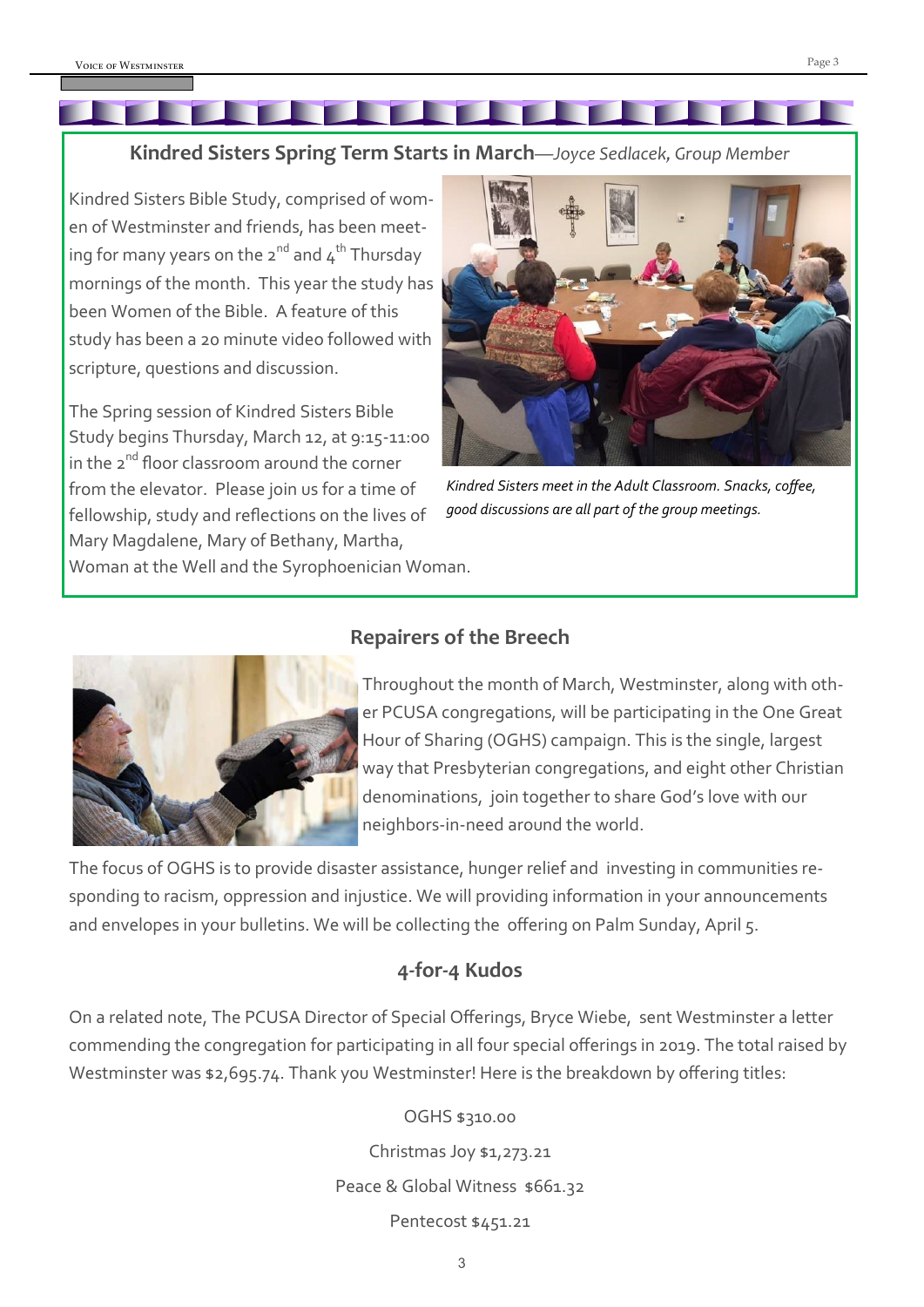

### **Loaves & Fishes Mission -** *by Jan Kosowski, L&F Director*

Loaves & Fishes Food Pantry remains the "largest" mission of our church. "Largest" in the sense that it impacts the lives of well over a thousand people every year, far more than any other mission of the church, but did you know that there are just 8 people in the congregation that assist the mission on a regular basis (non-monetary or other donations). One reason is the time and physical effort involved in most of the things needing done each week in order to serve the average 150-160 people who come to the pantry each week. Another reason is the schedule of the activities needing done. Yet there are some things that could be done on your own schedule that would support the mission without a lot of physical effort. One would be to maintain the records that are required by law to be kept. These are simple records but it takes someone to enter the information each week. Another task would be to do some simple cleaning; sweeping the floors and wiping down the tables and counter tops. If you are interested in contributing to our mission please contact Jan Kosowski, jmkosows@yahoo.com, cell 319-521-6666.



# **CLEANING HOUSE at L&F**

Saturday. Feb. 8, five hard working Camp Fire girls, their lovely leader Jennifer Denner, and Jan Kosowski spent a total of 10.5 man hours cleaning at our Loaves & Fishes mission house. They wiped down walls, chairs, tables, shelves, refrigerators, swept, vacuumed and sorted! Thank you Camp Fire girls for living the Camp Fire rules of worshipping God and providing service. Jenny is a member of our L&F partner, Christ Episcopal.

# **What is Per Capita-***by Jan Kosowski*

Every year, every member of the Presbyterian Church is asked to make a contribution to the wider church which supports local congregations, your Presbytery, your Synod, and the PCUSA General Assembly. This year's per capita is \$38 and can be paid to WPC which forwards it to the Presbytery for appropriate distribution (Presbytery \$23.65, Synod \$5.40, GA \$8.95). The portion that stays with the Presbytery of East Iowa (PEIA) is used to pay the very small staff, office space, supporting churches with pastoral searches, educational opportunities, supporting our gem Camp Wyoming, legal costs, and many other functions. The per capita comes to \$3.16 a month for an individual. Of the 170 Presbyteries of the PCUSA, only 20 do not meet this annual commitment - PEIA is one of them. As a member of WPC and as the Moderator of the Board of Trustees for the PEIA, I want to urge each member of WPC to make this per capita contribution. If you have any questions, please contact me, Jan Kosowski, jmkosows@yahoo.com, cell 319-521-6666.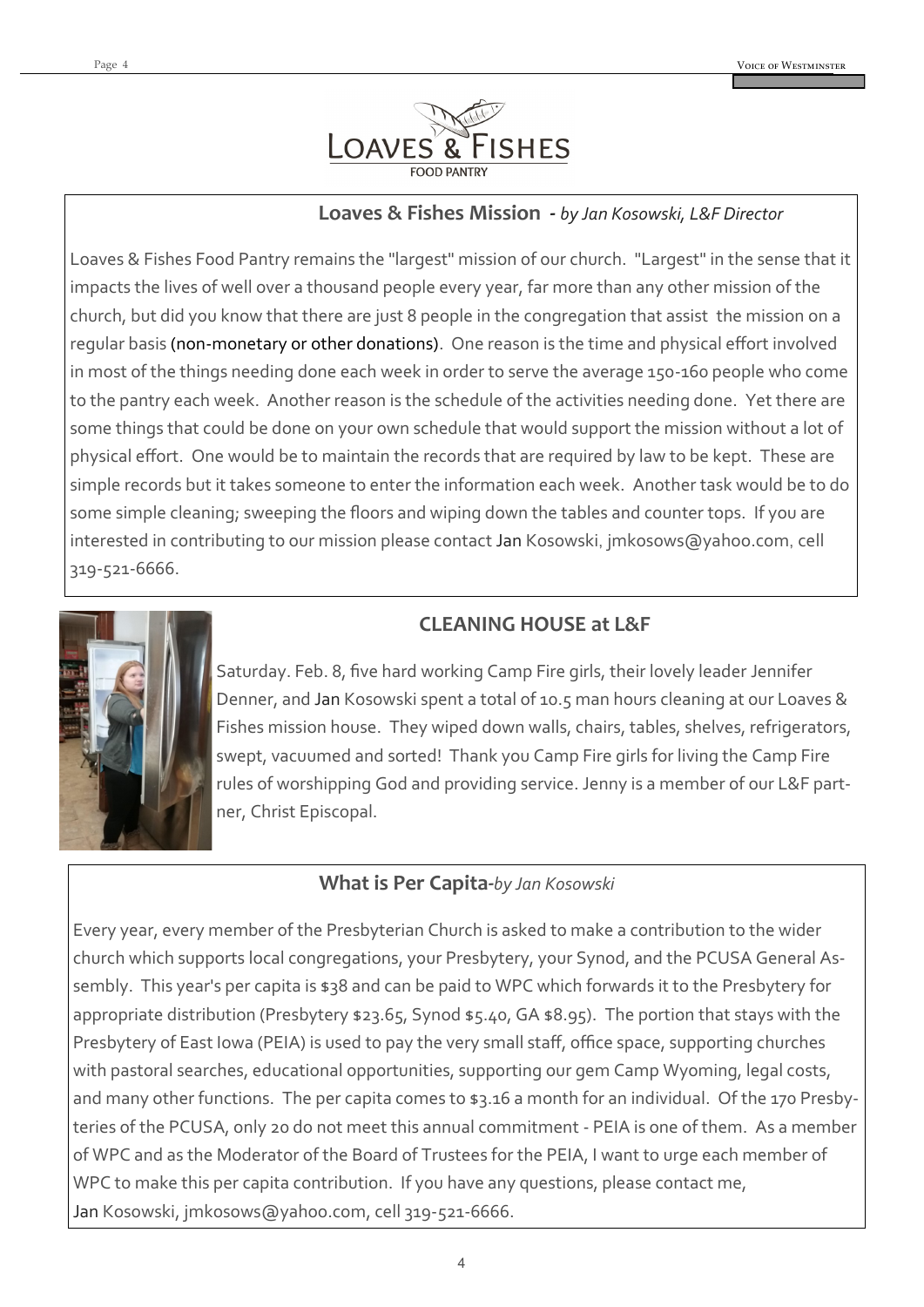

Bunco at Westminster has been rescheduled for Sat., March 7, at 1:30 p.m. After the game, at 3 p.m., Luman Colton will discuss his faith and the role it has played in his life. Please join us!

# **5th Sunday Combined Service & Lunch**



Westminster will hold one service on the fifth Sunday of the month-March Fellowship 29. The service will be at 10 am. in the Sanctuary. A lunch will follow in the

Family Life Center, hosted by the Hospitality Committee. Pastor Roger and Jill plan a few games after we eat. Please join us!



If you have experience with Microsoft Office and working in an office environment, Session and the Personnel Committee invite you to consider a less-than-half-time position in the Westminster Presbyterian Church office. We are looking for someone who can help with multiple tasks – mainly on weekday mornings Tuesday through Thursday. The requirements are listed on the church website at crwpc.org/job-openings. If you are interested and believe you can help, please send a cover letter and resume to personnel@crwpc.org.

# **March Adult Education Schedule Lenten Series**

Now – April 5 - Lenten Series – "Moving Mountains | Praying with Passion, Confidence and Authority" | Prayer: Does it Make Any Difference?

This video-based series on prayer is based on the assumption that God empowers us. That we have a role in making change happen and are not victims of circumstance – that we are sons and daughters of God bestowed with tremendous authority. Each class will have a short video, followed by discussion. Adult Ed meets Sundays at 10 a.m. in the Atrium.

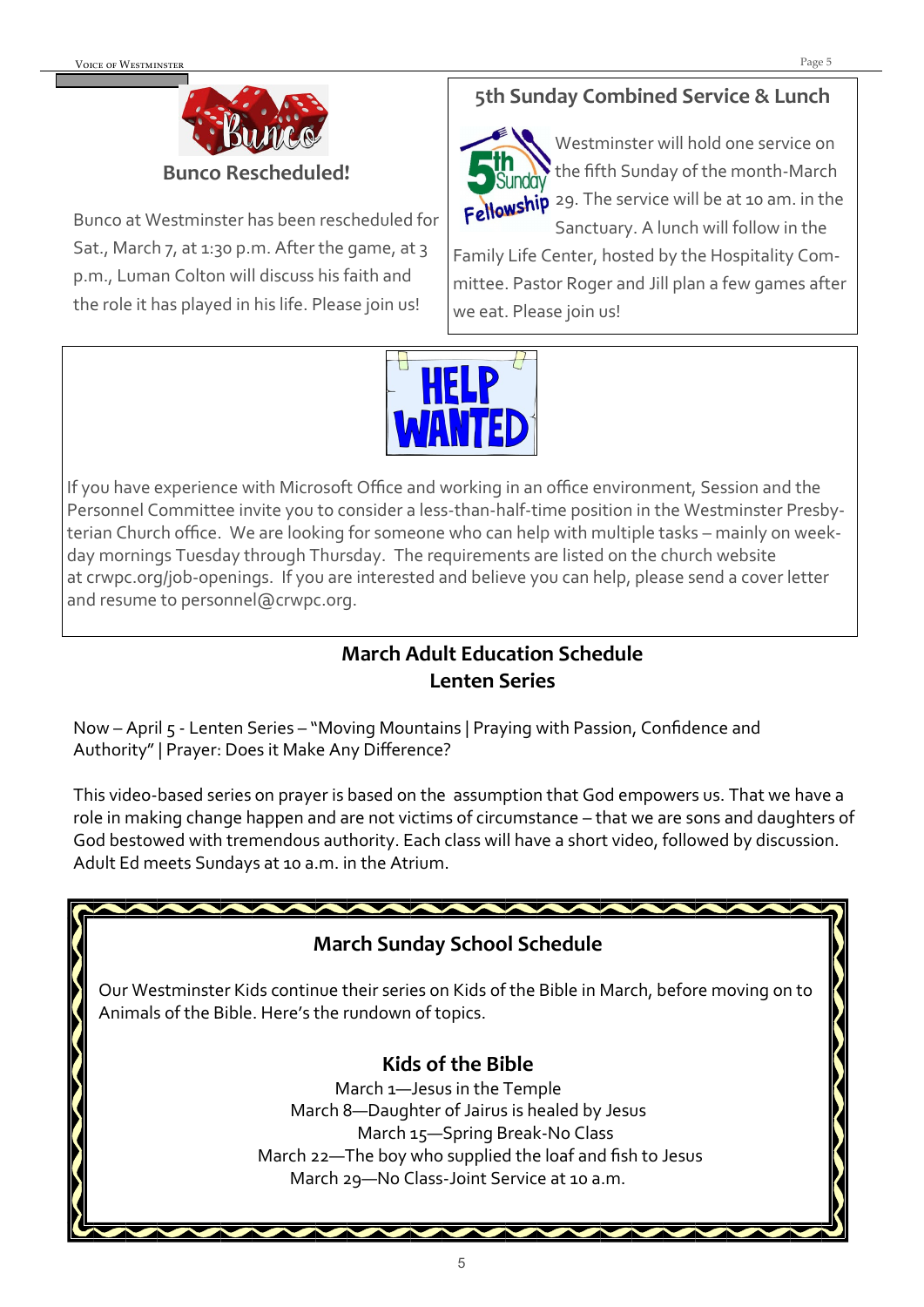

#### **March Birthdays**

| 2  |
|----|
| 2  |
| 2  |
| 2  |
| 2  |
| 4  |
| 6  |
| 6  |
| 11 |
| 12 |
| 17 |
| 17 |
| 23 |
|    |



### **The Month of March Thank You Volunteers!**

#### **Offering Stewards**

March 2 —Maggie York & Warren Feerer March 9—Barb & Bill Moss March 16—Warren Feerer & Tom Read March 23—Pat Teig & Mark Tyler March 30—Maggie York & Warren Feerer

#### **9 a.m. Liturgists**

March 1—Lemi Tilahun March 8—Val Neubauer March 15—Butch Hataway March 22—Ben Fashimpaur

#### **11 a.m. Liturgists**

March 1—Barbara Read March 8—Barb Moss March 15—Deb Liljedahl March 22—Sharon Colton

# **10 a.m. Liturgist** March 29—Warren Feerer

**10 a.m. Ushers** March 29—Joan Charters & Brian Read

**11:00 a.m. Ushers/Greeters** March 1—Brian Read March 8—Sharon Colton & Jan Walton

March 15—Dick Trotter & Jean Kenison

March 22—Barb Schultz & John Henderson

*If you are unable to serve at the designated time, please try to find a substitute. Thank you!*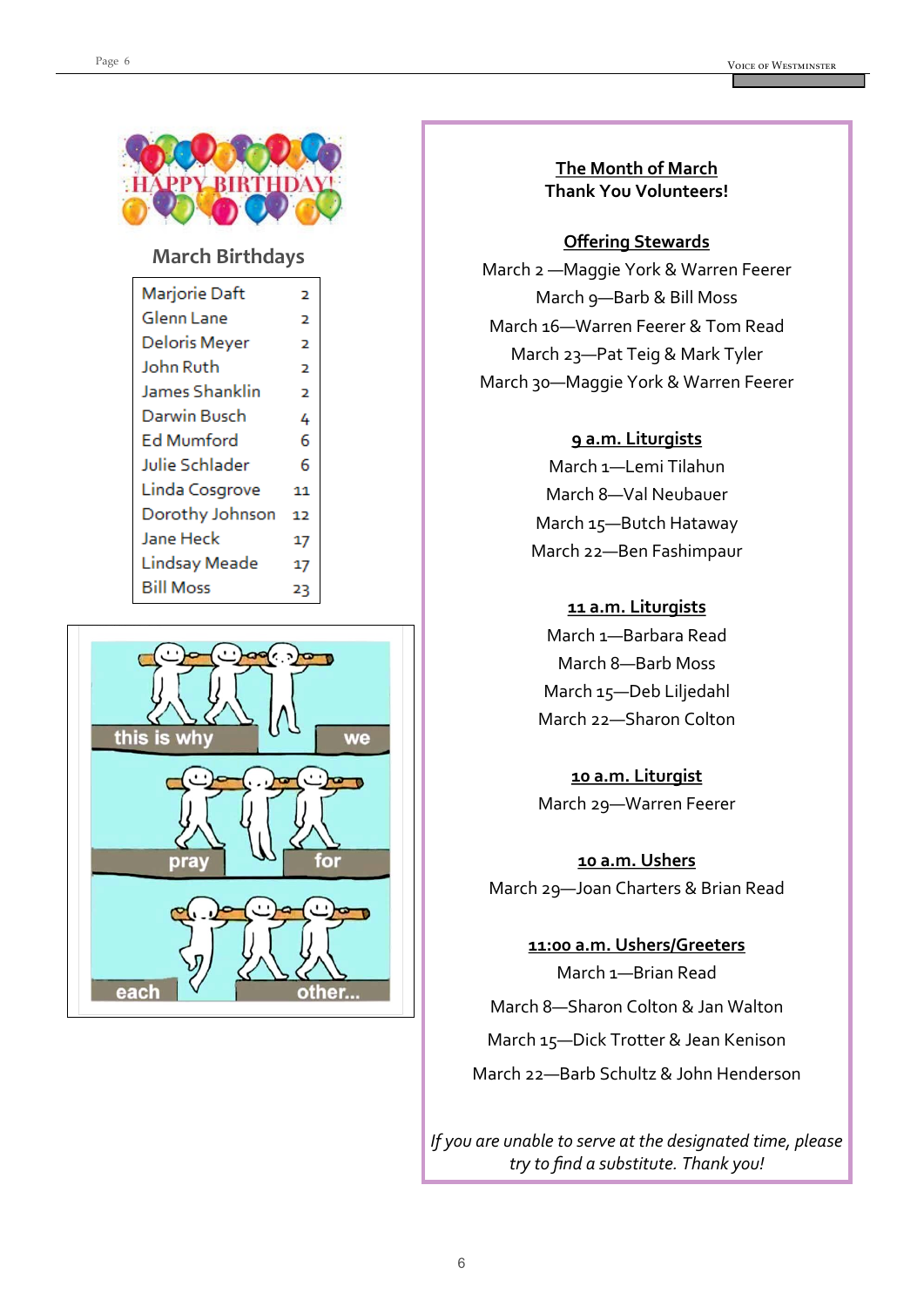|            | Saturday  | r,<br>1:30 pm-Bunco-<br>Testimony-FLC<br>3pm-Luman<br>Colton<br>FLC                                                                                                                 | $\overline{14}$<br>7:30 pm-NA                                                                                                                                                               | 21<br>7:30 pm-NA                                                                                                   | 28<br>7:30 pm-NA                                                                                                                          |                                                                                                         |
|------------|-----------|-------------------------------------------------------------------------------------------------------------------------------------------------------------------------------------|---------------------------------------------------------------------------------------------------------------------------------------------------------------------------------------------|--------------------------------------------------------------------------------------------------------------------|-------------------------------------------------------------------------------------------------------------------------------------------|---------------------------------------------------------------------------------------------------------|
|            |           | 6                                                                                                                                                                                   | H                                                                                                                                                                                           | 20                                                                                                                 | 27                                                                                                                                        |                                                                                                         |
| March 2020 | Friday    | Church Closed<br>8:30 pm-NA                                                                                                                                                         | Church Closed<br>8:30 pm-NA                                                                                                                                                                 | Church Closed<br>8:30 pm-NA                                                                                        | Church Closed<br>8:30 pm-NA                                                                                                               |                                                                                                         |
|            | Thursday  | 5<br>11 am-Bridge                                                                                                                                                                   | ₿<br>9:15 am-Kindred<br>11 am-Bridge<br>Personnel<br>5:30 pm-<br>Sisters                                                                                                                    | 5J<br>11 am-Bridge                                                                                                 | 26<br>9:15 am-Kindred<br>11 am-Bridge<br>Sisters                                                                                          |                                                                                                         |
|            | Wednesday | 4<br>11:30 am-PEO Luncheon<br>7 pm-Choir Practice<br>Breakfast-Atrium<br>7:30 am-Men's                                                                                              | 늽<br>9:30 am-Prayer Shawl<br>7 pm-Choir Practice<br>Breakfast-Atrium<br>7:30 am-Men's<br>Ministry                                                                                           | $\frac{8}{10}$<br>7 pm-Choir Practice<br>Breakfast-Atrium<br>7:30 am-Men's                                         | 25<br>7 pm-Choir Practice<br>1 pm-Prayer Shawl<br>Breakfast-Atrium<br>7:30 am-Men's<br>Ministry                                           |                                                                                                         |
|            | Tuesday   | m<br>3 pm-L&F Pantry<br>Noon-Optimist<br>Speeches-FLC<br>6:30 pm-NA                                                                                                                 | $\frac{0}{10}$<br>3 pm-L&F Pantry<br>Noon-Optimist<br>Speeches-FLC<br>6:30 pm-NA                                                                                                            | Ħ<br>3 pm-L&F Pantry<br>6:30 am-Session<br>6:30 pm-NA<br>Meeting                                                   | 24<br>3 pm-L&F Pantry<br>6:30 pm-NA                                                                                                       | 놖<br>3 pm-L&F Pantry<br>6:30 pm-NA                                                                      |
|            | Monday    | $\sim$<br>2 pm-Lenten Study<br>through March 10.<br>11 am-Bridge-FLC<br>Gale on Vacation<br>6 pm-Deacons                                                                            | ጣ<br>1 pm Property Comm<br>2 pm-Lenten Study-<br>11 am Bridge-FLC<br>Sm. Parlor                                                                                                             | $\frac{6}{1}$<br>2 pm-Lenten Study-<br>4:30 pm-Finance<br>11 am-Bridge<br>Sm. Parlor<br>Comm.                      | 53<br>2 pm-Lenten Study-<br>11 am-Bridge<br>Sm. Parlor                                                                                    | Ŗ,<br>2 pm-Lenten Study-<br>11 am-Bridge<br>Sm. Parlor                                                  |
|            | Sunday    | Ч<br>11 am-Traditional Service-<br>9 am-FUEL Service-FLC<br>4pm-Chorale Midwest<br>Communion Sunday<br>10 am - Christian Ed<br>8:30 am-Breakfast<br>1st Sunday in Lent<br>Sanctuary | ∞<br>11 am-Traditional Service-<br>Daylight Saving Begins<br>11:30 am-NA Area Meet<br>4pm-Chorale Midwest<br>9 am-FUEL Service-FL<br>10 am - Christian Ed<br>8:30 am-Breakfast<br>Sanctuary | 45<br>11 am-Traditional Service-<br>9 am-FUEL Service-FL<br>10 am - Christian Ed<br>8:30 am-Breakfast<br>Sanctuary | R<br>11 am-Traditional Service-<br>9 am-FUEL Service-FLC<br>4pm-Chorale Midwest<br>10 am - Christian Ed<br>8:30 am-Breakfast<br>Sanctuary | 29<br>4pm-Chorale Midwest<br>5 <sup>th</sup> Sunday-1 Service<br>10 a.m.- Sanctuary<br>$11:15-Meal-FLC$ |

Please visit www.crwpc.org/calendar to stay informed of changes to this month's calendar.